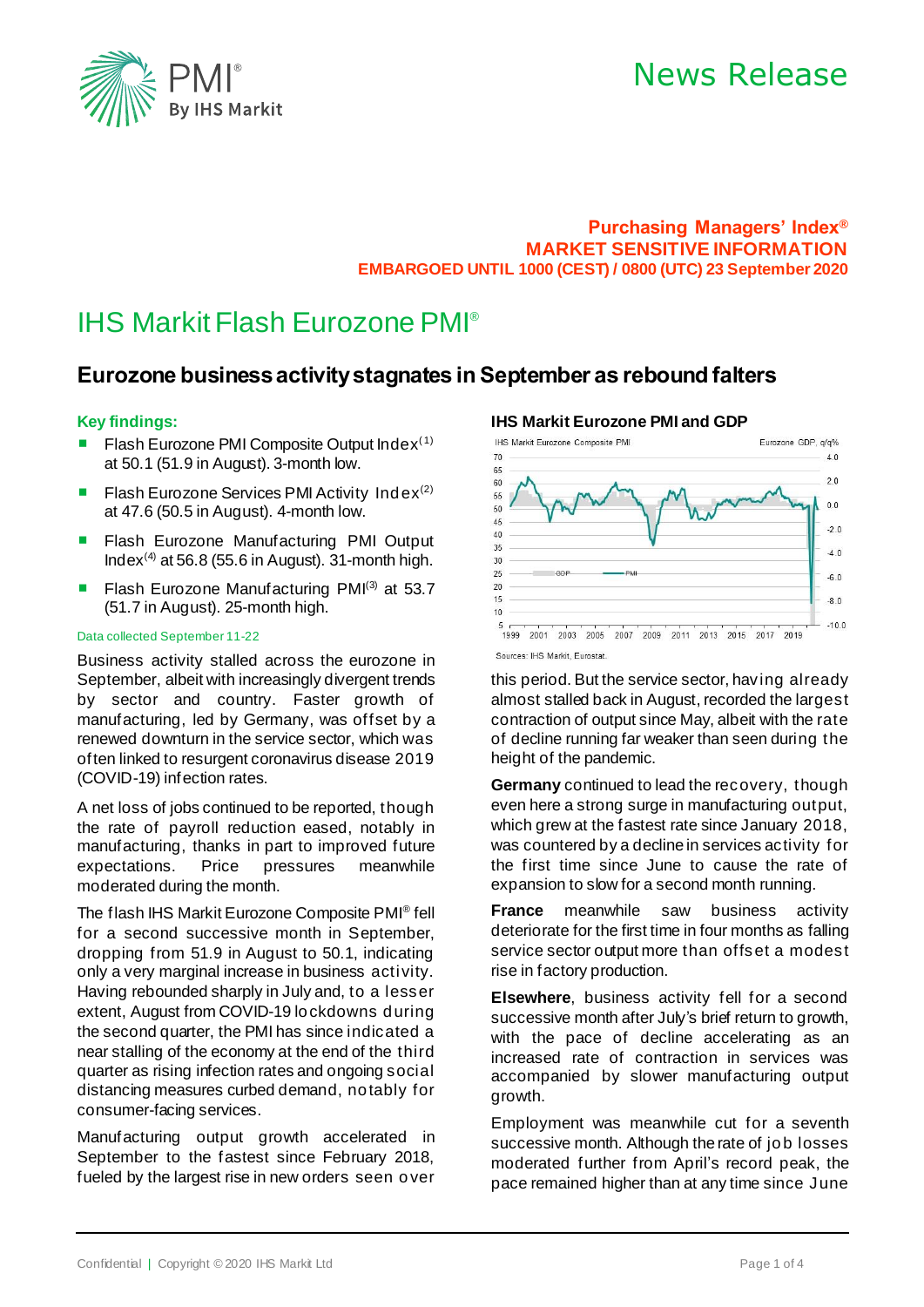



2013 prior to the pandemic. An easing in manufacturing job cutting to the lowest since February contrasted with a slight increase in the rate of job losses in services, reflecting the divergent business activity trends between the two sectors. Reduced staff cuts in Germany and France were partly countered by greater job losses in the rest of the region.

Backlogs of work fell at a slightly reduced rate, showing encouragingly robust growth in manufacturing but falling at an increased rate in services due to the latter's drop in inflows of new business. While the build-up of uncompleted work in manufacturing hints at growing capacity pressures in the factory sector, the service sector data point to the development of excess capacity.

Average prices charged for goods and services meanwhile fell at the steepest rate since June, down on average for a seventh month running as firms increasingly reported the need to offer discounts to stimulate sales.

The drop in charges occurred despite costs rising again. Average input prices increased for a f ourth consecutive month in September, albeit only modestly and at a slightly reduced rate compared to August. Falling manufacturing input prices, often linked to the appreciation of the euro, were offset by a further rise in services costs, in turn often blamed on higher virus protection costs.

The combination of falling selling prices and rising costs indicated the greatest squeeze on companies' margins since December 2018.

Looking ahead, business expectations about the coming 12 months hit the highest since February, improving in both manufacturing and services and across Germany, France and the rest of the euro area as a whole. Optimism stemmed mainly from the belief that disruptions from COVID-19 will ease over the course of the coming year.

*The flash estimate is typically based on approximately 85% of the final number of replies received each month, covering all countries included in the final PMI readings. However, only national data for France and Germany are published.*





**Core v. Periphery PMI Employment Indices**



### **Comment**

Commenting on the flash PMI data, Chris Williamson, Chief Business Economist at IHS Markit said:

*"The eurozone's economic recovery stalled in September, as rising COVID-19 infections led to a renewed downturn of service sector activity across the region.* 

*"A two-speed economy is evident, with factories reporting that production growth was buoyed by rising demand, notably from export markets and the reopening of retail in many countries, but the larger service sector has sunk back into decline as faceto-face consumer businesses in particular have been hit by intensifying virus concerns.* 

*"Job losses also picked up in the service sector as more companies became worried about costs and overheads. Fortunately, factories saw slower staff shedding as pressure on capacity begins to emerge, suggesting the overall rate of job cutting has peaked.* 

*"Encouragement comes from a further improvement in companies' expectations for the year ahead, but this optimism often rests on infection rates falling,*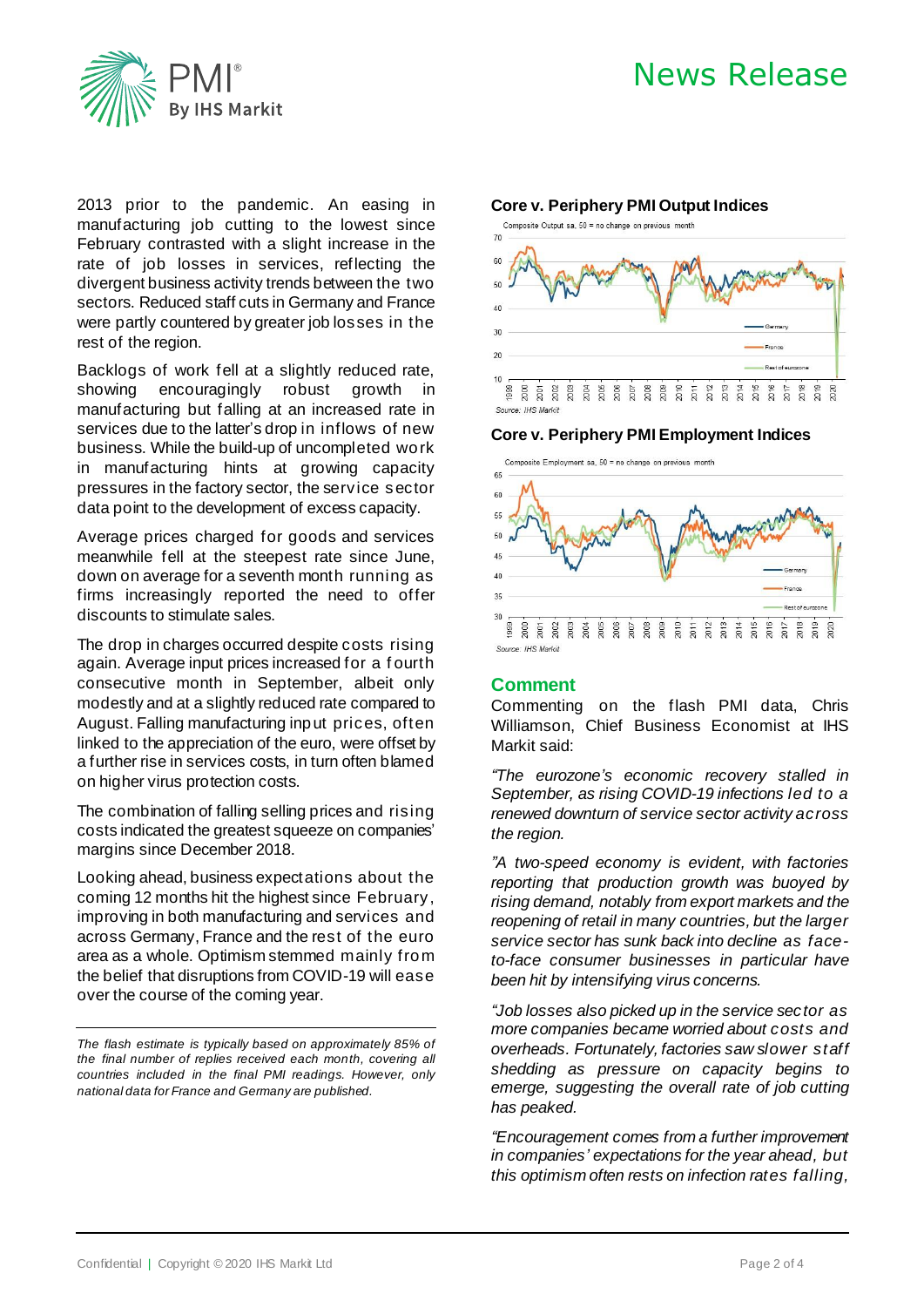

# News Release

*which remains far from guaranteed for the coming months. The main concern at present is therefore whether the weakness of the September data will intensify into the fourth quarter, and result in a slide back into recession after a frustratingly brief rebound in the third quarter."*

-Ends-

#### **Summary of September data**

| Output                            | Composite     | Activity broadly unchanged.                               |  |
|-----------------------------------|---------------|-----------------------------------------------------------|--|
|                                   | Services      | Business activity down for first<br>time in three months. |  |
|                                   | Manufacturing | Sharpest expansion in output<br>since February 2018.      |  |
| <b>New Orders</b>                 | Composite     | Marginal rise in new work.                                |  |
|                                   | Services      | Solid fall in new business.                               |  |
|                                   | Manufacturing | New orders increase at marked<br>pace.                    |  |
| <b>Backlogs of Work Composite</b> |               | <b>Outstanding business</b><br>continues to fall.         |  |
|                                   | Services      | Rate of backlog depletion<br>accelerates.                 |  |
|                                   | Manufacturing | Solid accumulation of work-in-<br>hand.                   |  |
| Employment                        | Composite     | Slowest reduction in<br>employment for seven<br>months.   |  |
|                                   | Services      | Job cuts continue.                                        |  |
|                                   | Manufacturing | Pace of decline in staffing<br>levels eases.              |  |
| <b>Input Prices</b>               | Composite     | Modest rise in input costs.                               |  |
|                                   | Services      | Softer increase in input prices.                          |  |
|                                   | Manufacturing | Input costs remain broadly<br>stable.                     |  |
| <b>Output Prices</b>              | Composite     | Output prices decrease at<br>faster pace.                 |  |
|                                   | Services      | Charges lowered to greatest<br>extent in three months.    |  |
|                                   | Manufacturing | Slight fall in selling prices.                            |  |
| PMI <sup>(3)</sup>                | Manufacturing | PMI at 25-month high of 53.7.                             |  |

#### **Output**



#### **New business**



#### **Employment**



#### **Input prices**



#### **Output prices**